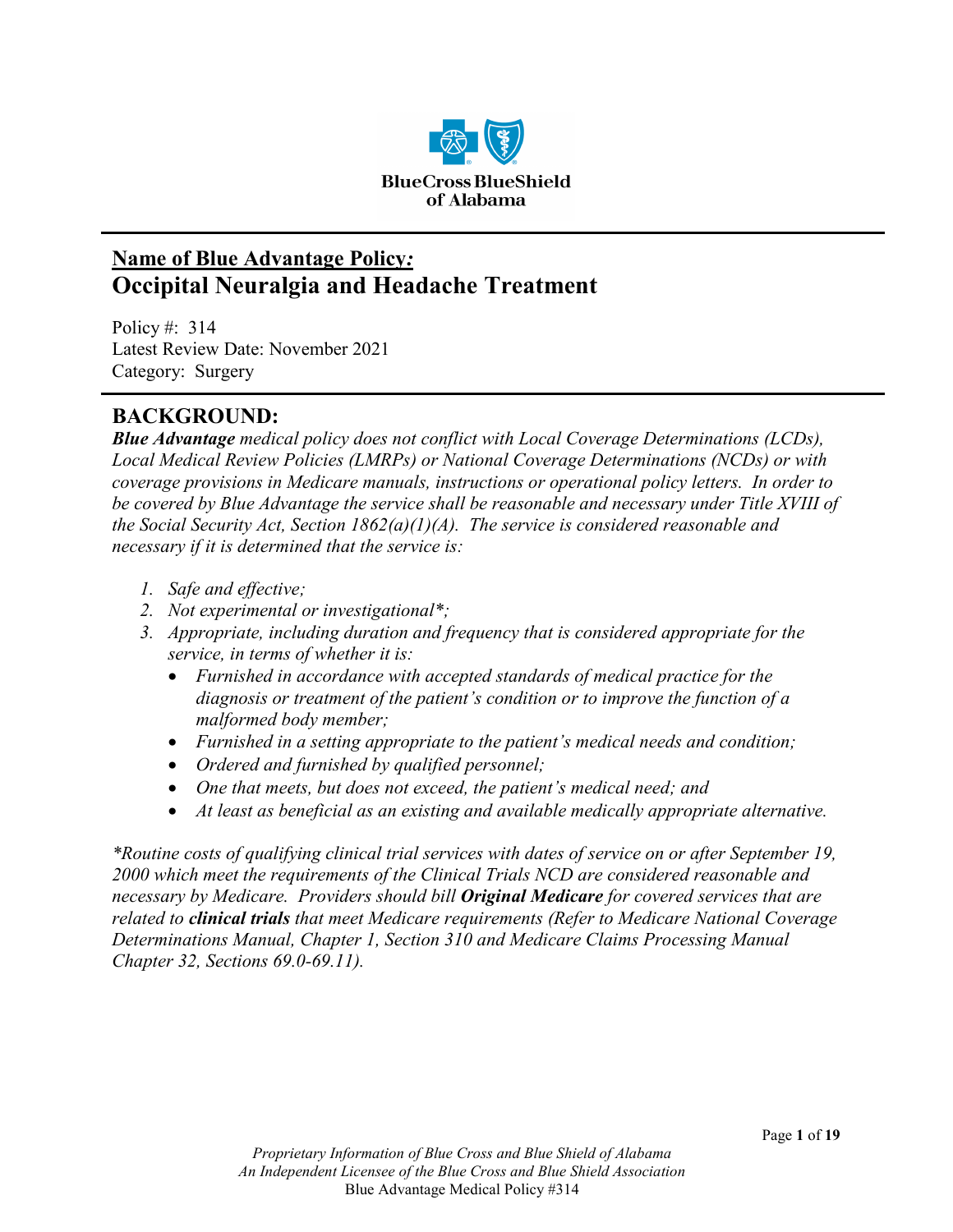## **POLICY:**

**Blue Advantage** will treat the following treatments for **chronic headaches, including cervicogenic headache, occipital neuralgia and migraine** as a **non-covered** benefit and as **investigational**.

- Discectomy and spinal fusion
- Dorsal column stimulation
- Electrical stimulation of occipital nerve
- Ganglionectomy
- Implantable infusion pumps (refer to Medical Policy #442 for additional information)
- Injection of anesthetic
- Nerve root decompression
- Neurectomy
- Neurolysis of the great occipital nerve with or without section of the inferior oblique muscle
- Occipital nerve neurolysis
- Pulsed radiofrequency
- Radiofrequency denervation of cervical facet joints
- Radiofrequency ablation of the planum nuchale
- Radiofrequency ablation of peripheral nerves
- Rhizotomy
- Sphenopalatine Ganglion block
- Surgical release of the lesser occipital nerve within the trapezius

The safety and effectiveness of these treatments for this indication has not been established.

*Blue Advantage does not approve or deny procedures, services, testing, or equipment for our members. Our decisions concern coverage only. The decision of whether or not to have a certain test, treatment or procedure is one made between the physician and his/her patient. Blue Advantage administers benefits based on the members' contract and medical policies. Physicians should always exercise their best medical judgment in providing the care they feel is most appropriate for their patients. Needed care should not be delayed or refused because of a coverage determination.*

## **DESCRIPTION OF PROCEDURE OR SERVICE:**

#### **Headache**

Headaches are common neurologic disorders and are among the top reasons that patients seek medical care. Headaches affect approximately 50% of the general population in a given year and over 90% of people have a lifetime history of headache. Several treatments or procedures for headache (e.g., chronic migraine, tension-type headache, chronic cluster or cervicogenic headache) and occipital neuralgia have been introduced with varying levels of success. The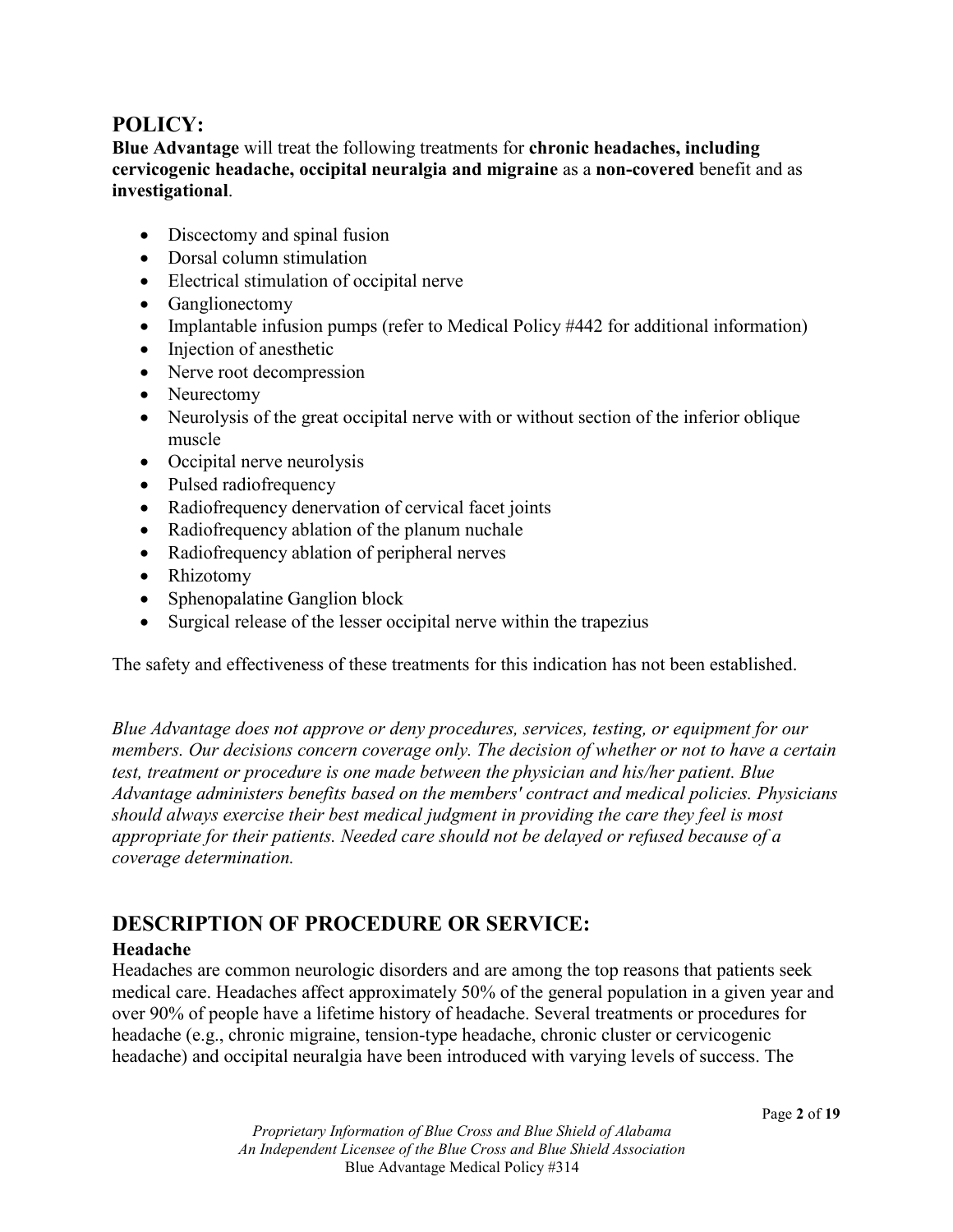consensus on standard of care does not exist due to the variability in patient selection and clinical outcomes.

The International Headache Society (IHS), through expert consensus, has created a headache classification system to help diagnose and classify headaches. The IHS criteria are regarded as the gold standard for diagnosis of all types of headaches. The first edition was published in 1988, the second edition was published in 2004 and the third edition was released in early 2018.

The third edition classifies headaches into 3 major groups:

- The first group, the primary headaches, includes migraine, tension-type headache, cluster headaches, other trigeminal autonomic cephalgias, and other primary headaches;
- The second group, the secondary headaches, includes headaches attributed to head and/or neck trauma, cranial or cervical vascular disorder, non-vascular intracranial disorder, a substance or its withdrawal, infection, disorder of homeostasis, disorder of cranial, cervical or facial structures, or psychiatric disorder; and
- The third group includes cranial neuralgias, central or primary facial pain, and other headache disorders.

#### **Primary Headache Disorders Migraines**

Migraines are the second-most common headache disorder with 1-year prevalence of migraine in the United States of approximately 12% and can be categorized by headache frequency.

Migraines are characterized by severe pain on one or both sides of the head, an upset stomach, and, at times, disturbed vision.

According to the Third Edition of the International Headache Classification (ICHD-3), migraine without aura (previously known as common migraine) is defined as at least 5 attacks per month meeting other diagnostic criteria. Chronic migraine is defined as attacks on at least 15 days per month for more than 3 months, with features of migraine on at least 8 days per month.

A variety of medications are used to treat acute migraine episodes. They include medications taken at the onset of an attack to abort the attack (triptans, ergotamines), and medications to treat the pain and other symptoms of migraines once they are established (nonsteroidal antiinflammatory drugs, narcotic analgesics, antiemetic's). Prophylactic medication therapy may be appropriate for people with migraines that occur more than 2 days per week. In addition to medication, behavioral treatments such as relaxation and cognitive therapy are used in the management of migraine headache. Moreover, botulinum toxin type A injections are a U.S. Food and Drug Administration (FDA) –approved treatment for chronic migraine.

#### **Tension-Type Headaches (TTH)**

Tension- type headaches (TTH) have a prevalence range from 30% to 78%. They are diagnosed when patients report at least 2 of the following characteristics: bilateral headache location, nonpulsating pain of mild to moderate intensity and headache not aggravated by physical activity.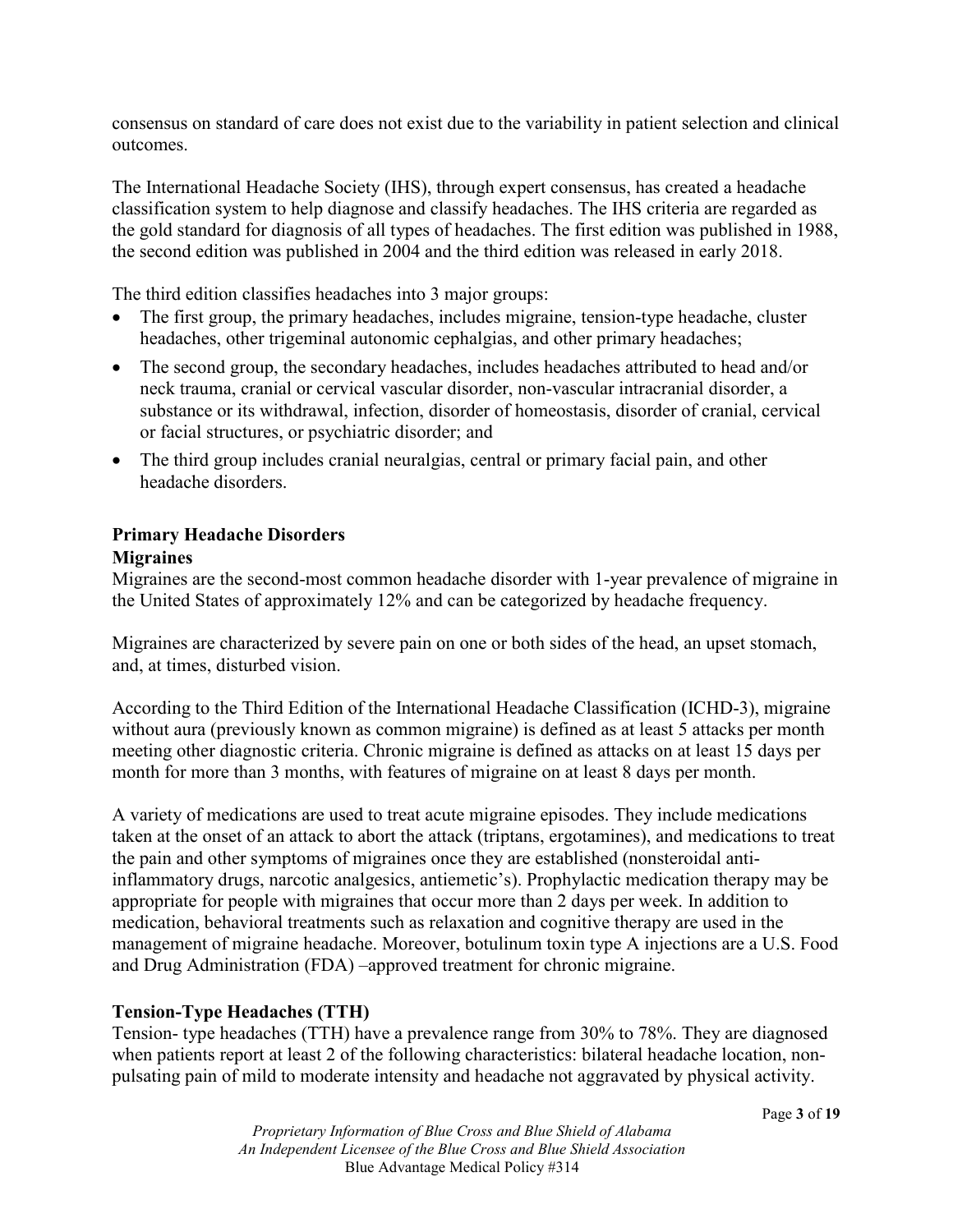Tension- type headaches tend to be mild in nature and are frequently self-diagnosed and selftreated.

There are three types of TTH: Infrequent episodic, frequent episodic and chronic. Infrequent episodic headache is identified in patients who experience headache episodes less than 1 day per month. Frequent episodic TTH is classified as patients whom experience headache episodes 1 to 14 days per month and chronic TTH is diagnosed in patients who experience headache episodes for 15 days or more per month. Treatment for episodic TTH consists of simple analgesics, simple analgesics with caffeine, parenteral treatments, triptans, and muscle relaxants. Chronic TTH treatment consists of tricyclic antidepressants, behavioral therapies and physical therapy.

#### **Cluster Headaches**

Cluster headaches are less common than tension or migraine headaches, with an estimated prevalence of 0.1% of the population. Cluster headaches are characterized by severe unilateral orbital, supraorbital and/or temporal pain that also includes other symptoms in the eye and/or nose on the same side such as rhinorrhea, eyelid edema, or drooping. Cluster headaches occur in a series lasting for weeks to months. Approximately 10-15% have cluster, periods separated by remission periods which usually lasts for months or years. Due to the severity of pain associated with cluster headaches, patients may seek emergency treatment.

Severe acute cluster headaches may be treated with abortive therapy including breathing 100% oxygen and triptan medications. Other medications used to treat cluster headaches include steroids, calcium channel blockers and nerve pain medications.

#### **Occipital Neuralgia**

Occipital neuralgia is a specific type of headache that is located on one side of the upper neck, back of the head, and behind the ears, and sometimes extending to the scalp, forehead, and behind the eyes. The pain, which may be piercing, throbbing, or electric-shock-like, follows the course of the greater and lesser occipital nerves. Occipital neuralgia is believed to occur due to pressure or irritation to the occipital nerves, which may result from injury, entrapment by tight muscles, or inflammation.

Occipital neuralgia results in posterior occipital headaches when pressure occurs on the greater and/or lesser occipital nerves. It may be classified as intermittent (e.g., paroxysmal) or continuous, with an acute or chronic nature. Paroxysmal occipital neuralgia is pain that occurs only in the distribution of the greater occipital nerve. The attacks are unilateral, with sudden and severe pain prescribed as sharp, twisting or lancing. The attacks may occur spontaneously but can be provoked by specific maneuvers applied to the back of the scalp or neck regions.

Acute continuous occipital neuralgia attacks can last for many hours, with duration of up to 2 weeks before remission. This type is not usually associated with radiating facial symptoms. In chronic continuous occipital neuralgia, the attacks are accompanied by localized muscle spasms. The pain is described as steady, sharp or aching, with referred pain into facial areas, especially above and behind the orbit. Unilateral pain is more common, but it can also be bilateral. Scalp tenderness is common. Pain may be increased or be provoked with postures that occur in reading

*Proprietary Information of Blue Cross and Blue Shield of Alabama An Independent Licensee of the Blue Cross and Blue Shield Association* Blue Advantage Medical Policy #314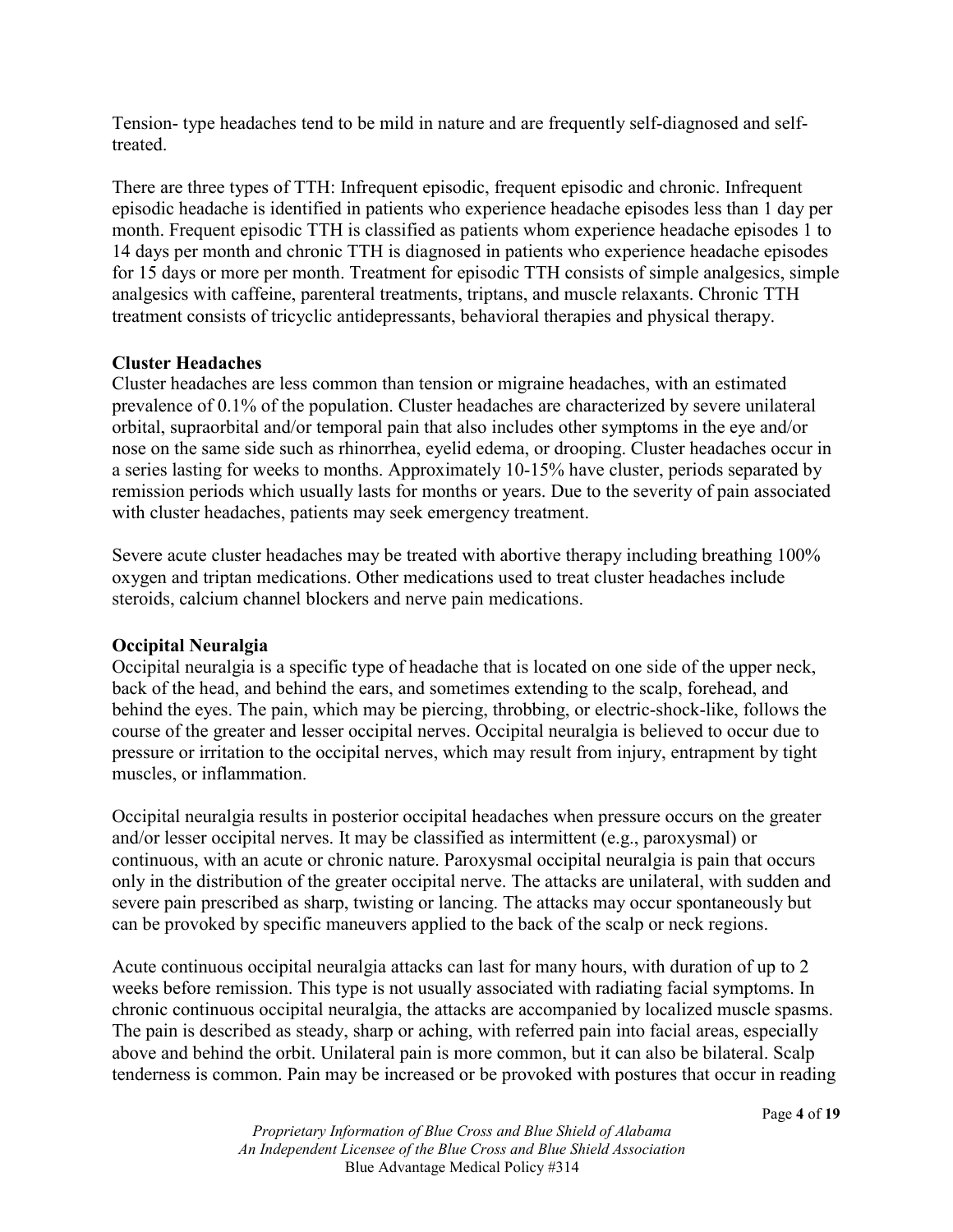or sleeping positions or with hyperextension or rotation of the head to the involved side. Physical findings include pain with palpation of the occipital nerves. Occasionally, there is hyperesthesia or allodynia in the distribution of the occipital nerve. Local muscle spasm is frequently found with palpable trigger points and taut bands. Cervical range of motion may be restricted, and neurological exams are typically normal. An anesthetic block given at the site of maximal tenderness or at the site of the occipital groove confirms the diagnosis of occipital neuralgia if there is pain relief. Treatment may include massage, rest, muscle relaxants, nerve blocks, or injection of steroids directly into the affected area.

The IHS considers the diagnostic criteria for occipital neuralgia as follows:

- Paroxysmal, stabbing pain, with or without persistent aching between paroxysms, in the distribution of the greater, lesser, and/or third occipital nerves.
- Tenderness over the affected nerve.
- Pain eased temporarily by local anesthetic block of the nerve.

# **Secondary Headache Disorders**

#### **Cervicogenic Headache**

Cervicogenic headache is a headache that is secondary to a disorder of the cervical spine. The pain may be referred from facet joints, intervertebral discs, or soft tissue. The pain is constant and may be aggravated by movements of the neck or pressure to certain areas on the neck. The first three cervical spinal nerves can refer pain to the head. The C1 suboccipital nerve innervates the atlanto-occipital joint; the C2 spinal nerve and the C3 dorsal ramus have close proximity to and innervate the C2-C3 facet joint. The C2-3 facet joint is the most frequent source of a cervicogenic headache. A diagnosis of a cervicogenic headache may be confirmed by an anesthetic block of the lateral atlanto-axial joint, the C2-3 facet joint, or the C3-4 facet joint.

Cervicogenic headache and occipital neuralgia are syndromes whose diagnosis and treatment have been reported as controversial in the medical literature due to lack of expert consensus regarding their etiology and treatment. The terminology refers to specific types of headache thought to arise from impingement or entrapment of the occipital nerves and/or the upper spinal vertebrae. Compression and injury of the occipital nerves within the muscles of the neck and compression of the second and third cervical nerve roots are generally thought to be responsible for the symptoms including unilateral and occasionally bilateral head, neck, and arm pain. The convergence of the afferents of the upper 3 cervical spinal nerves is thought to be responsible for this head pain that arises from the neck.

Generally accepted causes of head pain originating in the neck include:

• Developmental abnormalities, tumors, ankylosing spondylitis, rheumatoid arthritis, and osteomyelitis.

Controversial causes include:

• Cervical disc herniation, degenerative disc disease, and whiplash injuries.

The prevalence of cervicogenic headache in the general population is about 2.2% and is 4 times more prevalent in women. The clinical features of cervicogenic headache may mimic those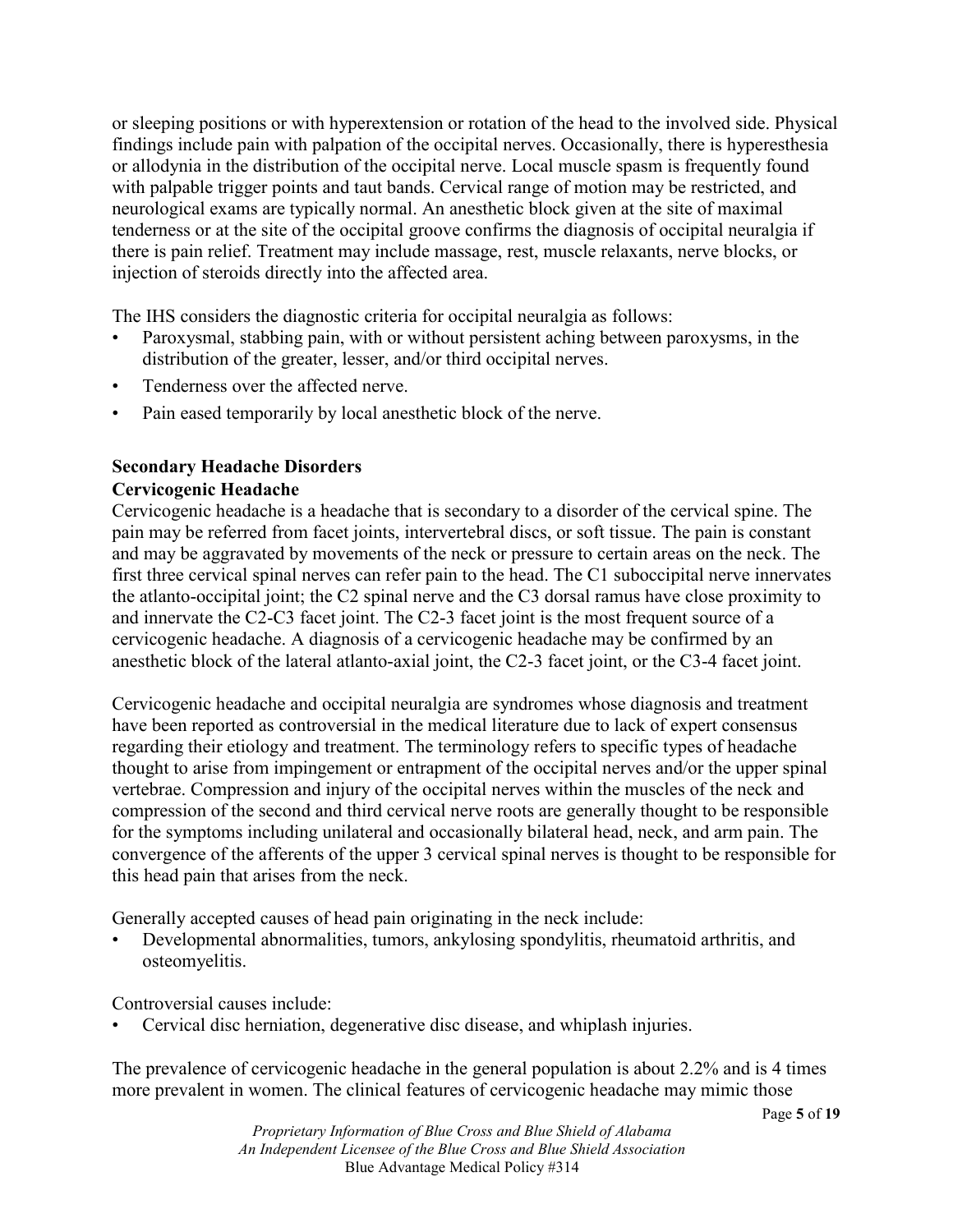associated with primary headache disorders, such as tension-type headache, migraine, or hemicrania continua, so it may be difficult to distinguish among headache types. Cervicogenic headache is characterized by continuous, unilateral head pain radiating from the occipital areas to the frontal area, with associated neck pain and ipsilateral shoulder or arm pain. The headache is non-throbbing and of moderate intensity. It is described as a dull, boring, dragging pain that can fluctuate in intensity. The headache may last from a few hours to several days and, in some cases, for several weeks. The pain is exacerbated by neck movements and is usually caused by neck trauma. Associated symptoms, such as nausea, photophobia, phonophobia, dizziness, blurred vision, and dysphagia may be present, but are generally not pronounced.

The IHS considers the diagnostic criteria for cervicogenic headache as follows:

- Pain referred from a source in the neck and perceived in one or more regions of the head and/or face.
- Clinical, laboratory and/or imaging evidence of a disorder or lesion within the cervical spine or soft tissues of the neck, generally accepted as a valid cause of headache.
- Evidence that the pain can be attributed to the neck disorder or lesion, based on either clinical signs that implicate a source of pain in the neck or abolition of headache following diagnostic nerve block.
- Pain resolving within three months after successful treatment of causative disorder or lesion.

Sjaastad et al identified another type of CGH with bilateral head and neck pain, aggravated by neck positions and specific occupations such as: hair-dressing, carpentry, and truck/tractor driving. The neck pain precedes or co-exists with the headache, and is aggravated by specific neck movements or sustained postures.

In 2011, Vincent et al described several factors to differentiate CGHs, including:

- Unilateral pain with a facet 'lock' irradiating from the back of the head
- Evidence of cervical dysfunction presenting during manual examination
- May occur with trigger point palpation in the head or neck
- Aggravated by sustained neck positions
- Normal imaging

Because the diagnosis of CGH is relatively new, its particular etiology remains unclear.

Treatment of cervicogenic headache (CGH) includes nerve blocks, physical therapy, and exercise.

## **KEY POINTS:**

The most recent literature update was performed through October 1, 2021.

## **Summary of Evidence**

For individuals who have chronic migraine who receive sphenopalatine ganglion blocks, the evidence includes 1 RCT and a case report. Relevant outcomes are symptoms, functional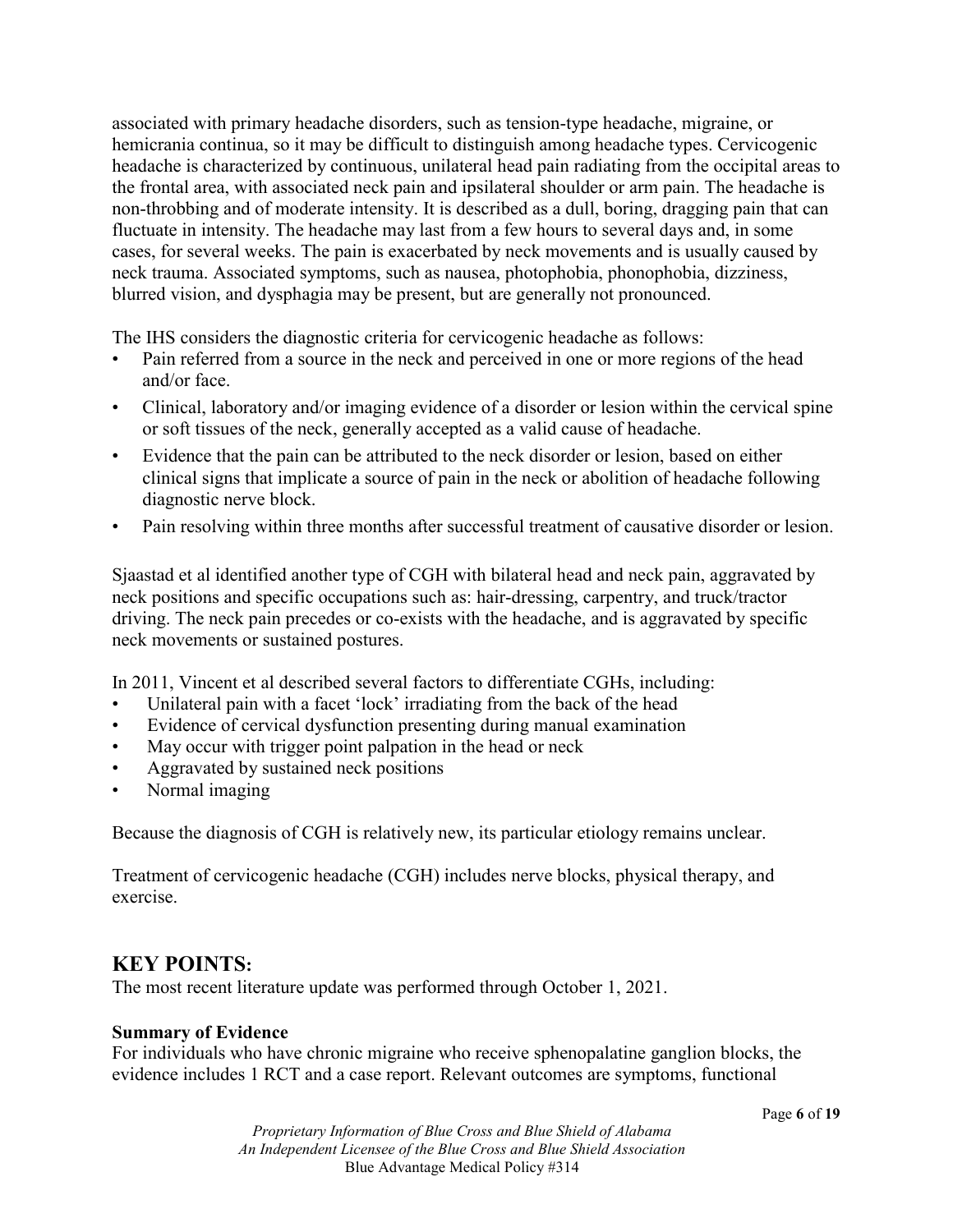outcomes, quality of life, and treatment-related morbidity. The RCT was double-blind and placebo controlled, and provided a course of 12 SPG blocks over 6 weeks. It found significantly greater short-term (up to 24 hours) benefits of active treatment versus placebo. There were not significant longer-term effects (i.e., 1 and 6 months after a course of 12 treatments). The study was underpowered to detect longer term efficacy. Additional adequately powered RCTs demonstrating efficacy are needed. The evidence is insufficient to determine the effects of the technology on health outcomes.

For individuals who have severe acute headache treated in an emergency setting who receive sphenopalatine ganglion blocks, the evidence includes 1 RCT. Relevant outcomes are symptoms, functional outcomes, quality of life, and treatment-related morbidity. The RCT was double-blind and placebo controlled, and provided a single SPG block. There was not a statistically significant difference between active treatment and placebo in the primary outcome, pain reduction 15 minutes post-intervention. The study did not collect pain data again while patients were in the emergency department (e.g., at 1 hour after treatment). At 24 hours after treatment, significantly more patients were headache-free in the active treatment versus placebo group. However, there is insufficient evidence that SPG blocks are an effective treatment in the emergency setting. The evidence is insufficient to determine the effects of the technology on health outcomes.

For individuals who have cluster headache who receive sphenopalatine ganglion blocks, the evidence includes case series. Relevant outcomes are symptoms, functional outcomes, quality of life, and treatment-related morbidity. Two small case series were available; the approach to intranasal SPG blocks differed from the intervention currently available in the United States. It is not clear how the safety or efficacy of the procedure used in the case series differs from an intranasal SPG block applying local anesthetics and using an FDA cleared device. In the series, 40-50% of patients experienced complete symptom relief for a variable length of time and about 20% had treatment-related complications. Additional studies, preferably RCTs are needed to evaluate SPG blocks for treating cluster headaches. The evidence is insufficient to determine the effects of the technology on health outcomes.

For individuals who have occipital neuralgia or cervicogenic headache who receive RFA or cryoneurolysis of peripheral nerves, the evidence includes RCTs and systematic reviews of RCTS. Relevant outcomes are symptoms, functional outcomes, and QOL. No RCTs of RFA for chronic occipital neuralgia have been identified. Three RCTs of RFA for a cervicogenic headache have been published, none of which were high quality. Pain is a subjective, patientreported measure that is particularly susceptible to a placebo effect. Randomized trials with sham or active-controls are needed to evaluate the efficacy of this treatment. One controlled trial found a temporary benefit of cryoneurolysis for cervicogenic headache, but the effect was not significantly better than injection of corticosteroid and local anesthetic. The evidence is insufficient to determine the effects of the technology on health outcomes.

# **Practice Guidelines and Position Statements**

## **American Academy of Pain Medicine**

The American Academy of Pain Medicine (2021) conducted a systematic review to develop practice recommendations for use of percutaneous interventional strategies for the preventive treatment of migraine. Sphenopalatine ganglion blocks received a weak recommendation for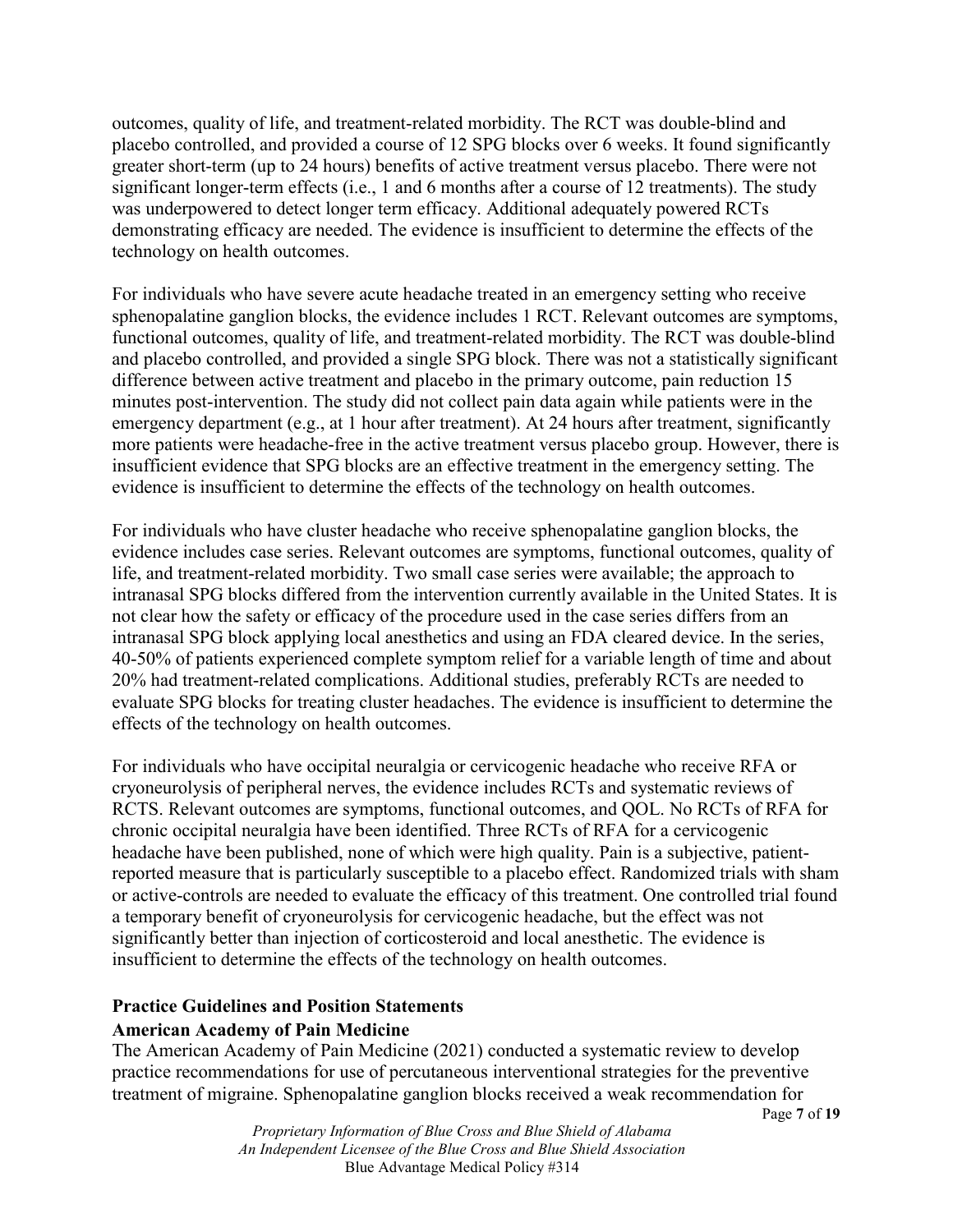chronic migraine prevention based on a very low certainty of evidence. The only therapy evaluated in the guideline that received a strong recommendation for chronic migraine prevention was on a botulinum toxin A.

#### **American Headache Society**

In 2019, an AHS position statement on integrating novel migraine treatments into clinical practices, such as, neuromodulation and biobehavioral therapy may be appropriate for preventive and acute treatment, depending on the requirements of individual patients. Neuromodulation may be useful for patients who prefer nondrug therapies or who respond poorly, cannot tolerate, or have contraindications to pharmacotherapy (AHS, 2019).

#### **American Academy of Neurology et al**

In 2013, the American Academy of Neurology and American Headache Society updated their joint practice guidelines on migraine prevention in adults; the use of biofeedback was not mentioned in the recommendations.

## **KEY WORDS:**

Cervicogenic headache, occipital neuralgia, migraine headache, Sphenopalatine Ganglion (SPG), Sphenopalatine Ganglion Block, Tx360®, MiRx™ protocol, SpenoCath®, Allevio™, Radiofrequency Ablation (RFA), sphenopalatine ganglion pulsed radiofrequency (SPG-PRF), Pulsed Radiofrequency Ablation (PRFA), cluster headache and tension-type headache.

## **APPROVED BY GOVERNING BODIES:**

The Tx360® Nasal Applicator (Tian Medical), the Allevio™ SPG Nerve Block Catheter (JET Medical), and the SpenoCath® (Dolor Technologies) are considered class I devices by the U.S. Food and Drug Administration (FDA) and are exempt from 510(k) requirements. This classification does not require submission of clinical data regarding efficacy but only notification of FDA prior to marketing. These 3 devices are all used to apply numbing medication intranasally.

## **U.S. Preventative Services Task Force Recommendations**

Not applicable.

## **BENEFIT APPLICATION:**

Coverage is subject to member's specific benefits. Group specific policy will supersede this policy when applicable.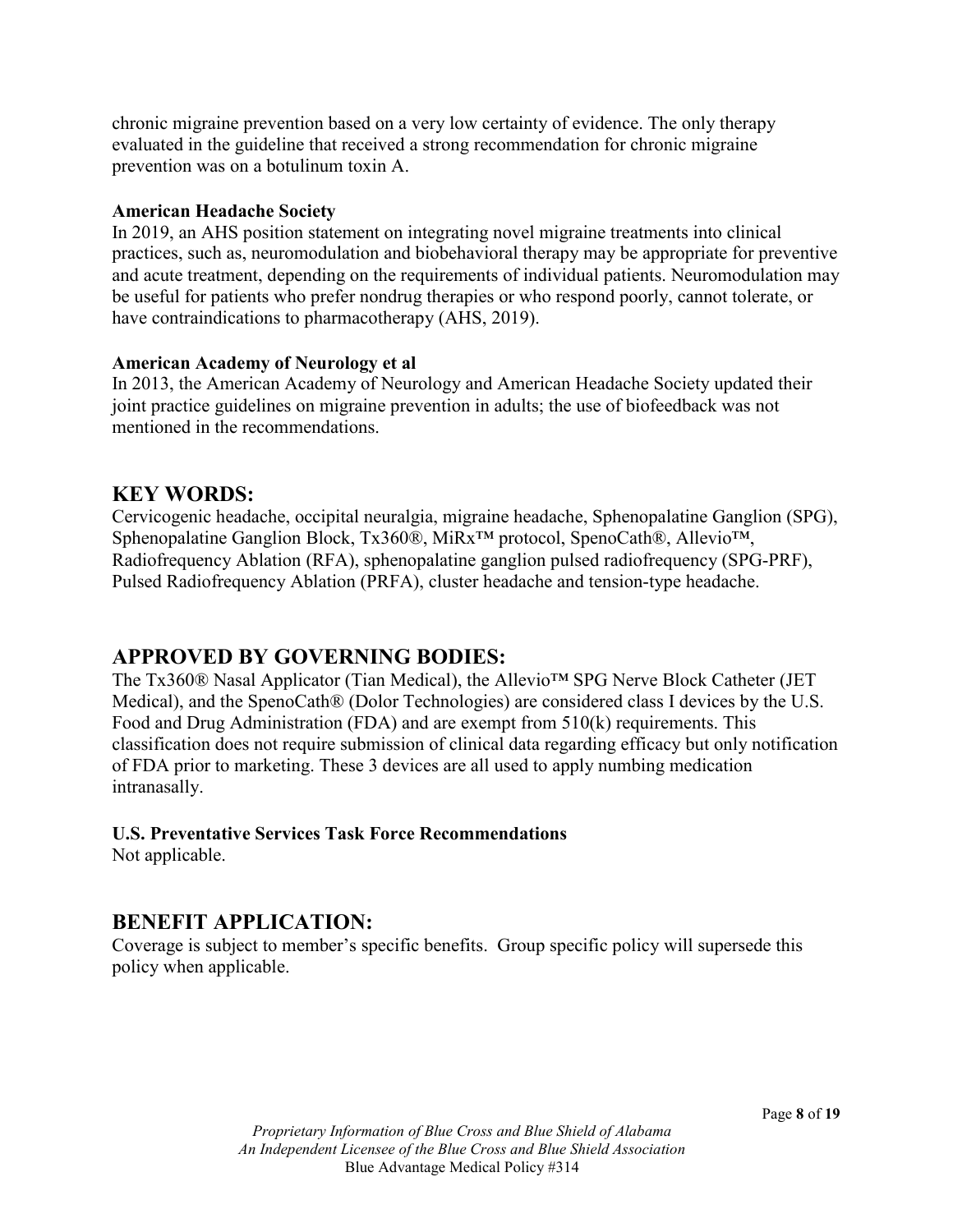# **CURRENT CODING:**

#### **CPT Codes:**

There is no specific CPT for sphenopalatine ganglion block. Use the unlisted procedure codes 30999 or 64999.

The use of code 64505 would be inappropriate as the procedure is for a spray application.

| 30999 | Unlisted procedure, nose                                                                                                                                                                                                                                                                                                                      |
|-------|-----------------------------------------------------------------------------------------------------------------------------------------------------------------------------------------------------------------------------------------------------------------------------------------------------------------------------------------------|
| 63020 | Laminotomy (hemilaminectomy), with decompression of nerve root(s), including<br>partial facetectomy, foraminotomy and/or excision of herniated intervertebral disc,<br>including open and endoscopically-assisted approaches; one interspace, cervical                                                                                        |
| 63035 | Laminotomy (hemilaminectomy), with decompression of nerve root(s), including<br>partial facetectomy, foraminotomy and/or excision of herniated intervertebral disc;<br>including open and endoscopically-assisted approaches; each additional interspace,<br>cervical or lumbar (list separately in addition to code for primary procedure)   |
| 63040 | Laminotomy (hemilaminectomy), with decompression of nerve root(s), including<br>partial facetectomy, foraminotomy and/or excision of herniated intervertebral disc,<br>reexploration, single interspace; cervical                                                                                                                             |
| 63043 | Laminotomy (hemilaminectomy), with decompression of nerve root(s), including<br>partial facetectomy, foraminotomy and/or excision of herniated intervertebral disc,<br>reexploration, single interspace; each additional cervical interspace (list separately<br>in addition to code for primary procedure)                                   |
| 63045 | Laminectomy, facetectomy and foraminotomy (unilateral or bilateral with<br>decompression of spinal cord, cauda equine and/or nerve root(s), (e.g., spinal or<br>lateral recess stenosis)), single vertebral segment; cervical                                                                                                                 |
| 63048 | Laminectomy, facetectomy and foraminotomy (unilateral or bilateral with<br>decompression of spinal cord, cauda equina and/or nerve root(s), (e.g., spinal or<br>lateral recess stenosis)), single vertebral segment; each additional segment,<br>cervical, thoracic, or lumbar (list separately in addition to code for primary<br>procedure) |
| 63050 | Laminoplasty, cervical, with decompression of the spinal cord, two or more<br>vertebral segments;                                                                                                                                                                                                                                             |
| 63075 | Discectomy, anterior, with decompression of spinal cord and/or nerve root(s),<br>including osteophytectomy; cervical, single interspace                                                                                                                                                                                                       |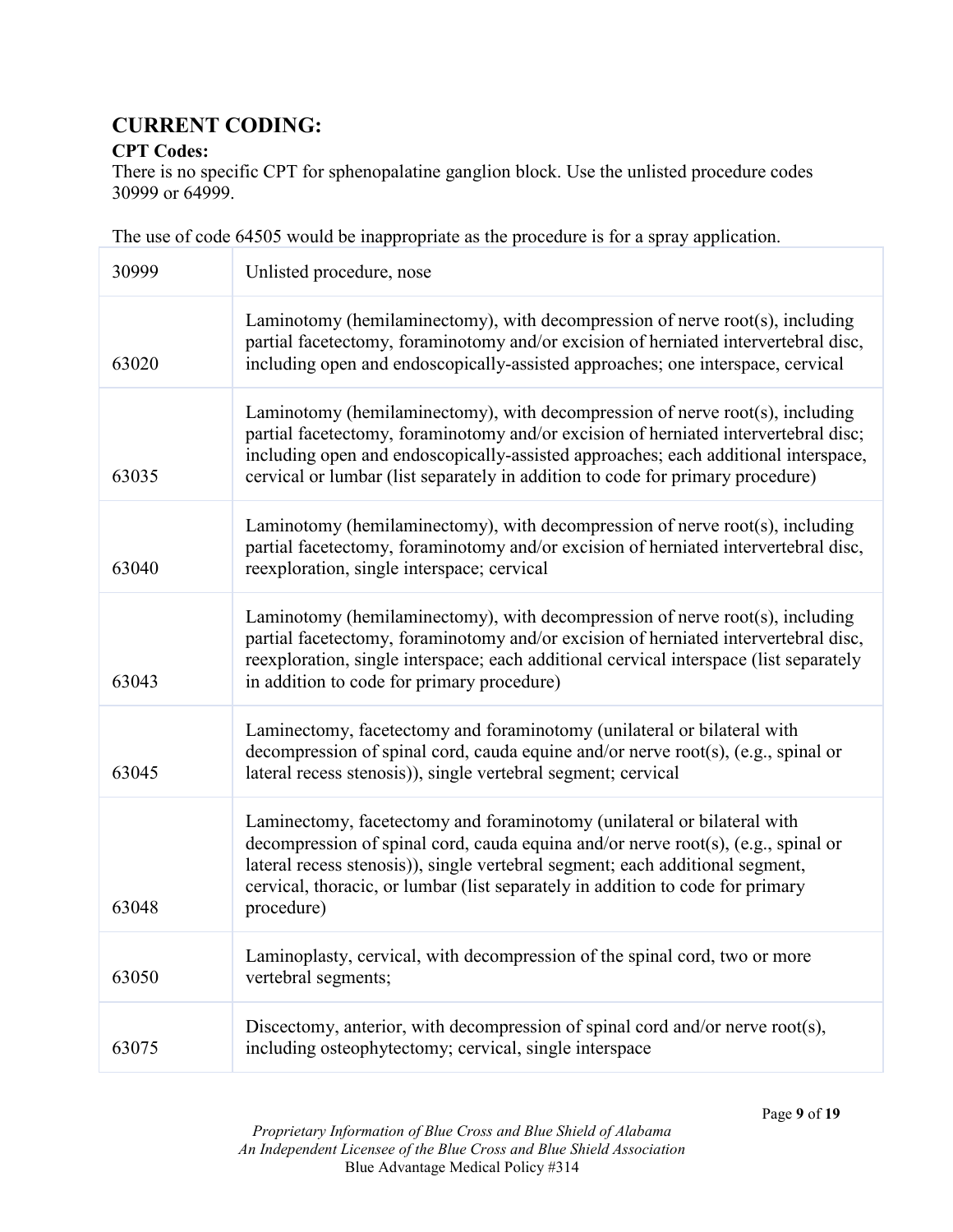| 63076 | Discectomy, anterior, with decompression of spinal cord and/or nerve root(s),<br>including osteophytectomy; cervical, each additional interspace (list separately in<br>addition to code for primary procedure)                                     |
|-------|-----------------------------------------------------------------------------------------------------------------------------------------------------------------------------------------------------------------------------------------------------|
| 63081 | Vertebral corpectomy (vertebral body resection), partial or complete, anterior<br>approach with decompression of spinal cord and/or nerve root(s); cervical, single<br>segment                                                                      |
| 63082 | Vertebral corpectomy (vertebral body resection), partial or complete, anterior<br>approach with decompression of spinal cord and/or nerve root(s); cervical, each<br>additional segment (list separately in addition to code for primary procedure) |
| 63185 | Laminectomy with rhizotomy; one or two segments                                                                                                                                                                                                     |
| 63190 | Laminectomy with rhizotomy; more than two segments                                                                                                                                                                                                  |
| 63650 | Percutaneous implantation of neurostimulator electrode array, epidural                                                                                                                                                                              |
| 63655 | Laminectomy for implantation of neurostimulator electrodes, plate/paddle, epidural                                                                                                                                                                  |
| 63661 | Removal of spinal neurostimulator electrode percutaneous array(s), including<br>fluoroscopy, when performed                                                                                                                                         |
| 63662 | Removal of spinal neurostimulator electrode plate/paddle(s) placed via laminotomy<br>or laminectomy, including fluoroscopy, when performed                                                                                                          |
| 63663 | Revision including replacement, when performed, of spinal neurostimulator<br>electrode percutaneous array(s), including fluoroscopy, when performed                                                                                                 |
| 63664 | Revision including replacement, when performed, of spinal neurostimulator<br>electrode plate/paddle(s) placed via laminotomy or laminectomy, including<br>fluoroscopy, when performed                                                               |
| 63685 | Insertion or replacement of spinal neurostimulator pulse generator or receiver,<br>direct or inductive coupling                                                                                                                                     |
| 63688 | Revision or removal of implanted spinal neurostimulator pulse generator or<br>receiver                                                                                                                                                              |
| 64405 | Injection(s), anesthetic agent(s) and/or steroid; greater occipital nerve                                                                                                                                                                           |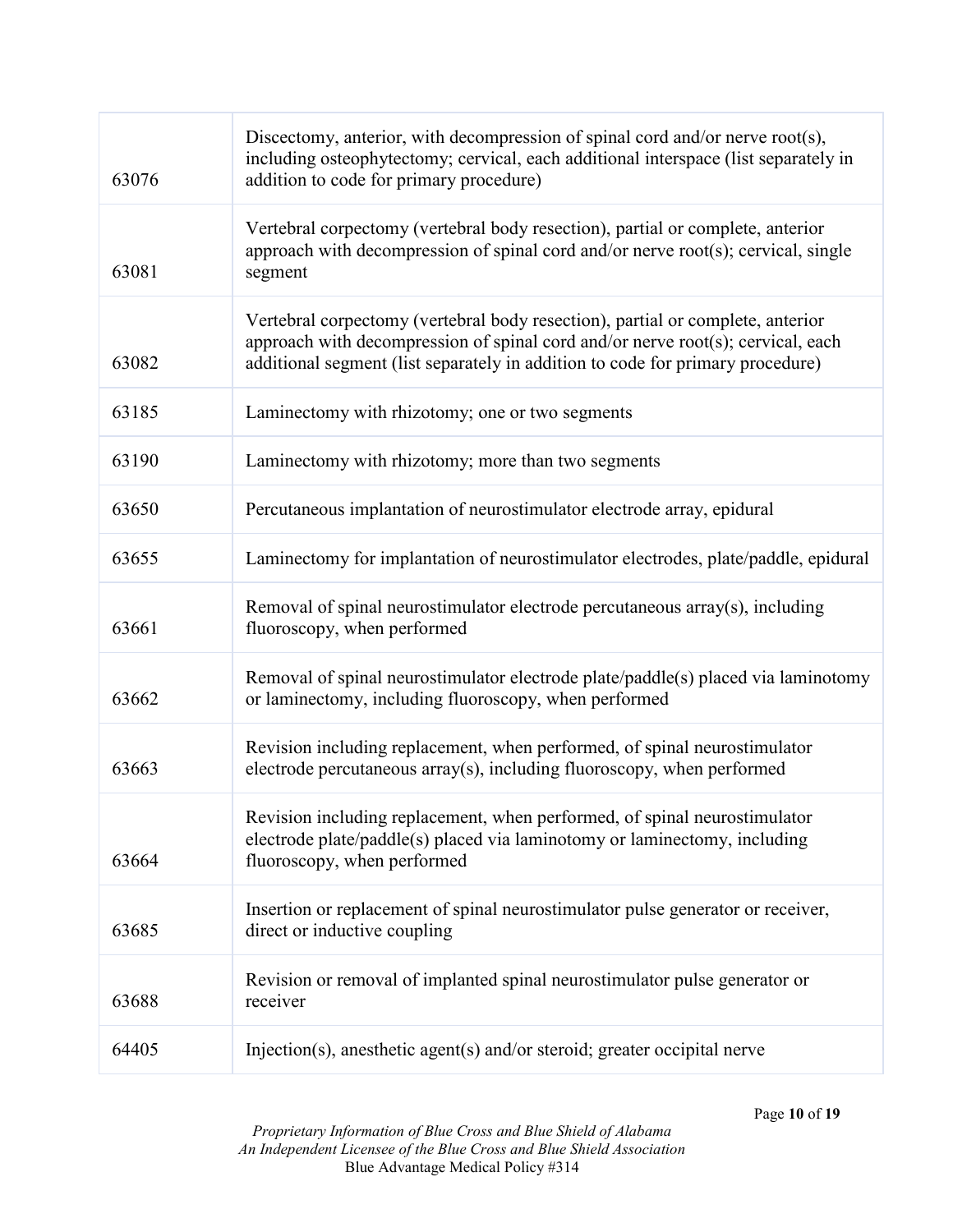| 64450 | Injection(s), anesthetic agent(s) and/or steroid; other peripheral nerve or branch                                                                                                                                                  |
|-------|-------------------------------------------------------------------------------------------------------------------------------------------------------------------------------------------------------------------------------------|
| 64555 | Percutaneous implantation of neurostimulator electrodes array; peripheral nerve<br>(excludes sacral nerve)                                                                                                                          |
| 64600 | Destruction by neurolytic agent, trigeminal nerve; supraorbital, intraorbital, mental,<br>or inferior alveolar branch                                                                                                               |
| 64612 | Chemo-denervation of muscle(s); muscle(s) innervated by facial nerve, unilateral<br>(e.g., for blepharospasm, hemifacial spasm)                                                                                                     |
| 64615 | Chemodenervation of muscle(s); muscle(s) innervated by facial, trigeminal,<br>cervical spinal and accessory nerves, bilateral (e.g., for chronic migraine)                                                                          |
| 64616 | Chemodenervation of muscle(s); neck muscle(s), excluding muscles of the larynx,<br>unilateral (e.g., for cervical dystonia, spasmodic torticollis)                                                                                  |
| 64633 | Destruction by neurolytic agent, paravertebral facet joint nerve(s), with imaging<br>guidance (fluoroscopy or ct); cervical or thoracic, single facet joint                                                                         |
| 64634 | Destruction by neurolytic agent, paravertebral facet joint nerve(s), with imaging<br>guidance (fluoroscopy or CT); cervical or thoracic, each additional facet joint (List<br>separately in addition to code for primary procedure) |
| 64640 | Destruction by neurolytic agent; other peripheral nerve or branch                                                                                                                                                                   |
| 64716 | Neuroplasty and/or transposition; cranial nerve (specify)                                                                                                                                                                           |
| 64722 | Decompression; unspecified nerve(s) (specify)                                                                                                                                                                                       |
| 64727 | Internal neurolysis, requiring use of operating microscope (List separately in<br>addition to code for neuroplasty) (Neuroplasty includes external neurolysis)                                                                      |
| 64744 | Transection or avulsion of; greater occipital nerve                                                                                                                                                                                 |
| 64802 | Sympathectomy, cervical                                                                                                                                                                                                             |
| 64804 | Sympathectomy, cervicothoracic                                                                                                                                                                                                      |
| 64999 | Unlisted procedure, nervous system                                                                                                                                                                                                  |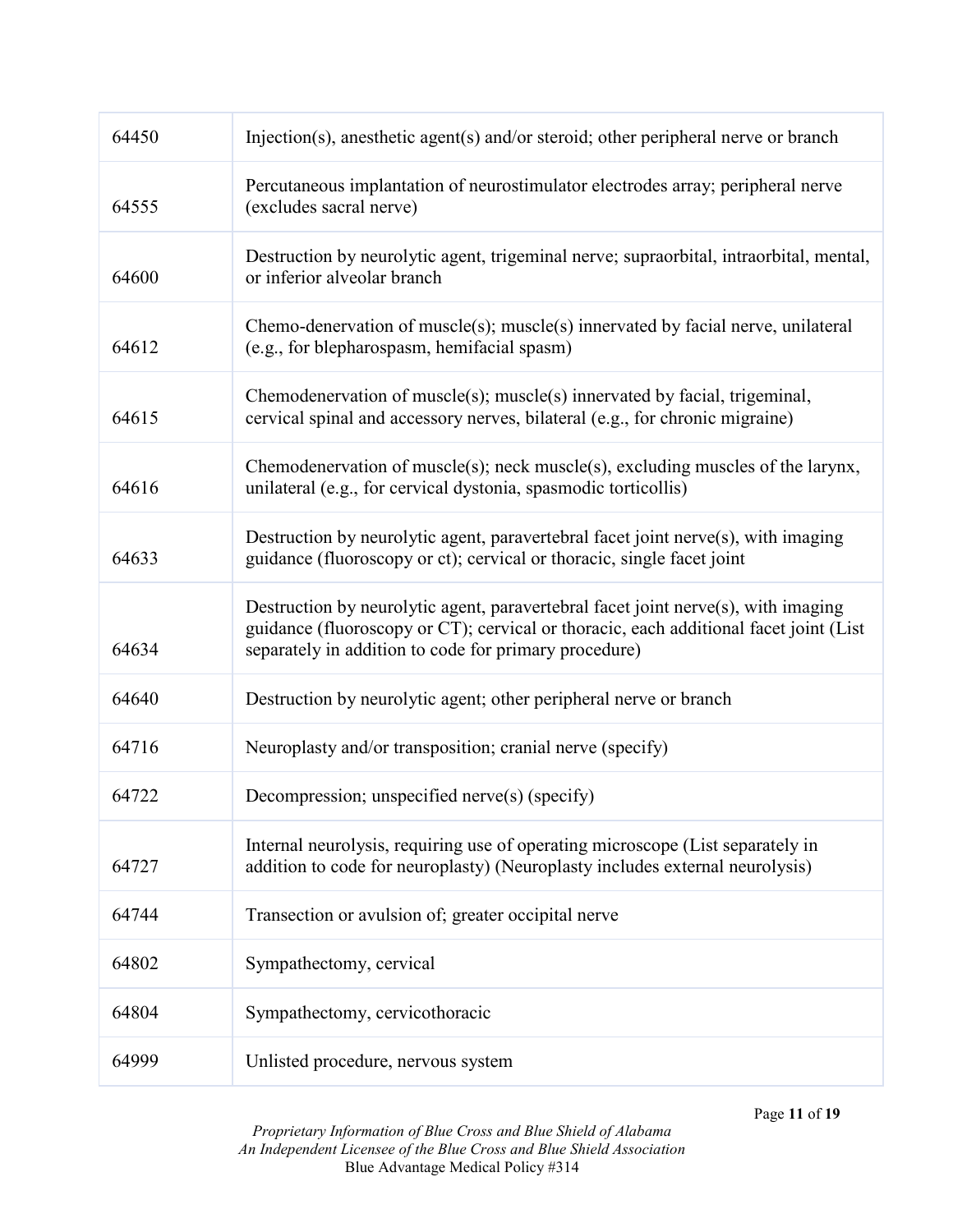| 95970 | Electronic analysis of implanted neurostimulator pulse generator system (e.g. rate,<br>pulse amplitude, pulse duration, configuration of wave form, battery status,<br>electrode selectability, output modulation, cycling, impedance and patient<br>compliance measurements); simple or complex brain, spinal cord, or peripheral<br>(i.e. cranial nerve, peripheral nerve, sacral nerve, neuromuscular) neurostimulator<br>pulse generator/transmitter, without programming |
|-------|-------------------------------------------------------------------------------------------------------------------------------------------------------------------------------------------------------------------------------------------------------------------------------------------------------------------------------------------------------------------------------------------------------------------------------------------------------------------------------|
| 95971 | Electronic analysis of implanted neurostimulator pulse generator system (e.g., rate,<br>pulse amplitude, pulse duration, configuration of wave form, battery status,<br>electrode selectability, output modulation, cycling, impedance and patient<br>compliance measurements); simple spinal cord, or peripheral (i.e., peripheral<br>nerve, autonomic nerve, neuromuscular) neurostimulator pulse<br>generator/transmitter, with intraoperative or subsequent programming   |

## **HCPCS:**

| E0745 | Neuromuscular stimulator, electronic shock unit                                                                                                      |
|-------|------------------------------------------------------------------------------------------------------------------------------------------------------|
| J0585 | Injection, Onabotulinum toxin A, one unit                                                                                                            |
| J0587 | Injection, Rimabotulinum toxin B, 100 units                                                                                                          |
| L8679 | Implantable neurostimulator, pulse generator, any type                                                                                               |
| L8680 | Implantable neurostimulator electrode (with any number of contact points), each                                                                      |
| L8681 | Patient programmer (external) for use with implantable programmable neurostimulator<br>pulse generator, replacement only                             |
| L8682 | Implantable neurostimulator radiofrequency receiver                                                                                                  |
| L8683 | Radiofrequency transmitter (external) for use with implantable neurostimulator<br>radiofrequency receiver                                            |
| L8684 | Radiofrequency transmitter (external) for use with implantable sacral root neurostimulator<br>receiver for bowel and bladder management, replacement |
| L8685 | Implantable neurostimulator pulse generator, single array, rechargeable, includes extension                                                          |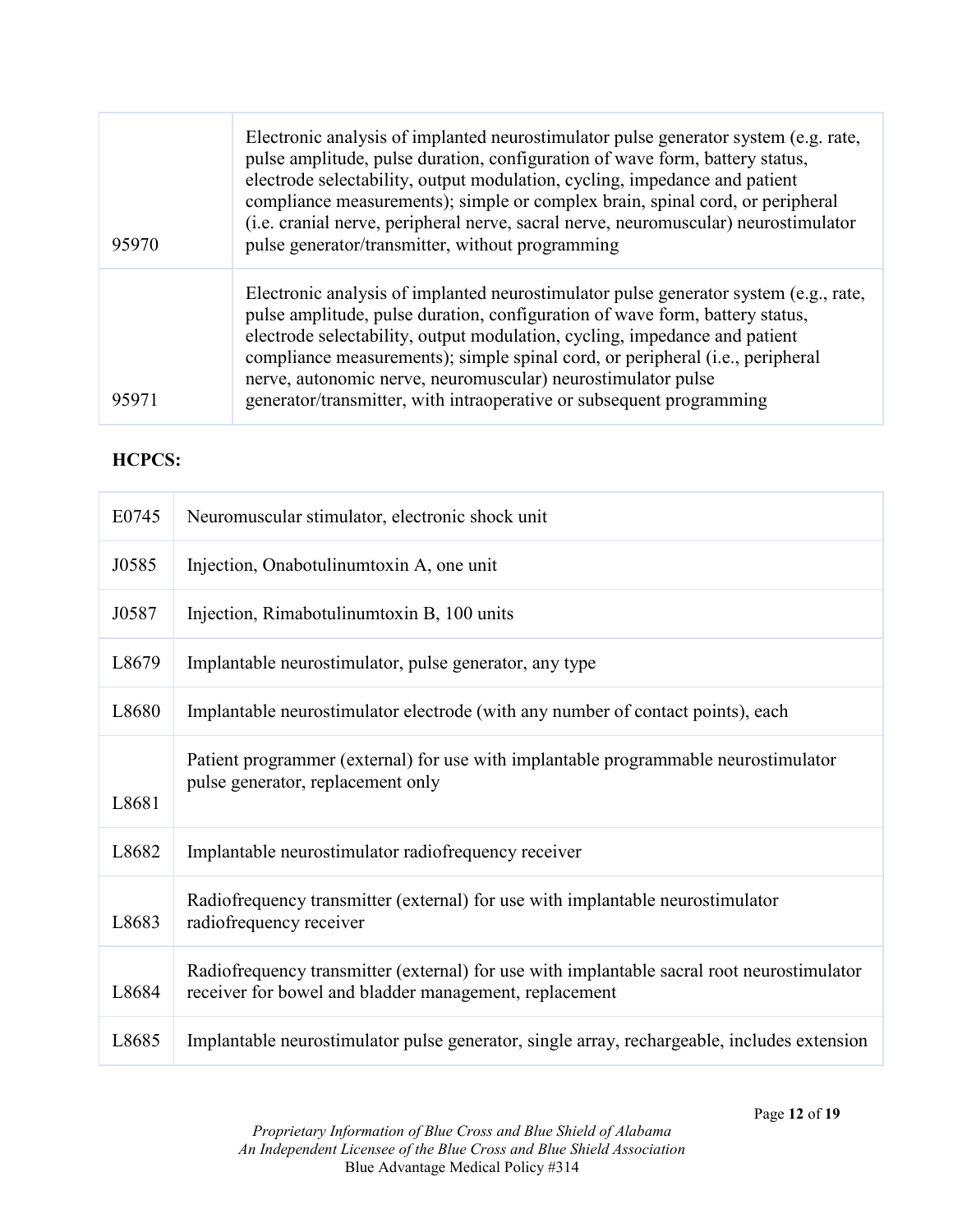| L8686 | Implantable neurostimulator pulse generator, single array, non-rechargeable, includes<br>extension              |
|-------|-----------------------------------------------------------------------------------------------------------------|
| L8687 | Implantable neurostimulator pulse generator, dual array, rechargeable, includes extension                       |
| L8688 | Implantable neurostimulator pulse generator, dual array, non-rechargeable, includes<br>extension                |
| L8689 | External recharging system for battery (internal) for use with implantable neurostimulator,<br>replacement only |
| L8695 | External recharging system for battery (internal) for use with implantable neurostimulator,<br>replacement only |

## **REFERENCES:**

- 1. Ahmed HE, White PF, Craig WF, et al. Use of percutaneous electrical nerve stimulation (PENS) in the short-term management of headache. Headache. Apr 2000; 40(4):311-315.
- 2. American Headache Society. The American Headache Society Position Statement On Integrating New Migraine Treatments Into Clinical Practice. Headache. 2019 Jan; 59(1):1-18.
- 3. American Migraine Foundation. Sphenopalatine Ganglion Blocks in Headache Disorders. 2016; //americanmigrainefoundation.org/understanding-migraine/sphenopalatineganglion-blocks-in-headache-disorders/. Accessed April 14, 2017.
- 4. Armstrong C, American Academy of Neurology, American Headache Society. AAN/AHS update recommendations for migraine prevention in adults. Am Fam Physician. Apr 15 2013; 87(8):584-585.
- 5. Barad M, Ailani J, Hakim SM, et al. Percutaneous Interventional Strategies for Migraine Prevention: A Systematic Review and Practice Guideline. Pain Med. Aug 11 2021.
- 6. Barna S, et al. Occipital neuralgia. Pain Management Rounds 1004; 1(7).
- 7. Bayer E, Racz GB, Miles D, Heavner J. Sphenopalatine ganglion pulsed radiofrequency in treatment in 30 patients suffering from chronic face and head pain. Pain Pract 2005; 5(3):223-7.
- 8. Biondi DM, Bajwa ZH, et al. Cervicogenic headache. Up-to-Date, August 2007. www.uptodate.com.
- 9. Biondi DM. Cervicogenic headache: A review of diagnostic and treatment strategies. Journal of American Osteopathic Association, April 2005; 105(4 Suppl 2): 16S-22S.
- 10. Biondi DM. Cervicogenic headache: Diagnostic evaluation and treatment strategies. Current Pain Headache Rep, August 2001; 5(4): 361-368.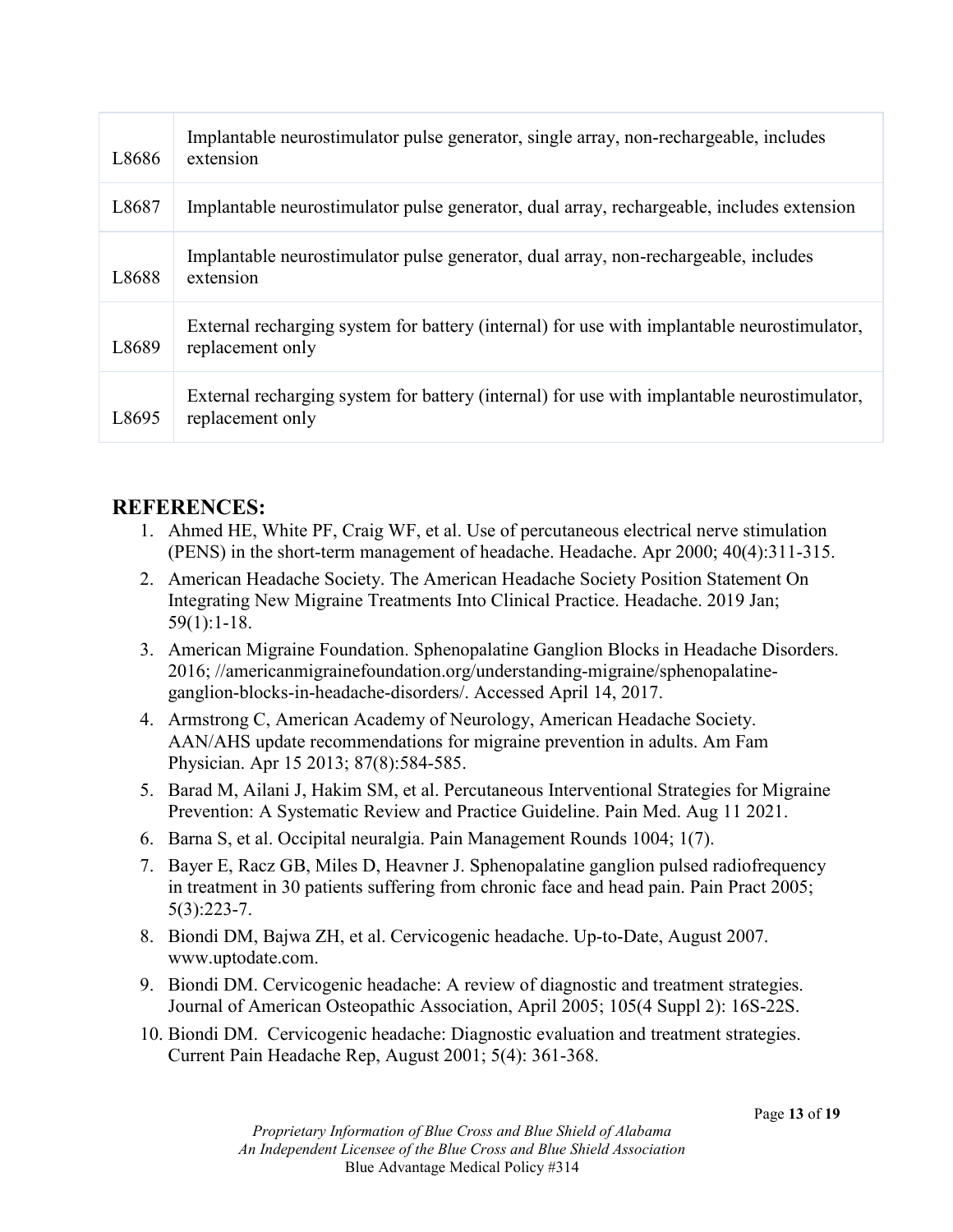- 11. Blue Cross Blue Shield Association (BCBSA) Technology Evaluation Center (TEC). Botulinum toxin for treatment of primary chronic headache disorders. TEC Assessment Program, December 2004; 19(10).
- 12. Bogduk N. Cervicogenic headache: Anatomic basis and pathophysiologic mechanisms. Current Pain Headache Rep, August 2001; 5(4): 382-386.
- 13. Bogduk N. The anatomical basis for cervicogenic headache. Journal of Manipulative Physiology Therapeutics, January 1992; 15(1): 67-70.
- 14. Bogduk N. The neck and headaches. Neurology Clinics, February 2004; 22(1): 151-171.
- 15. Bovin G, et al. Cervicogenic headache: Anesthetic blockades of cervical nerves (C2-C5) and facet joint (C2/C3). Pain, June 1992; 49(3): 315-320.
- 16. Bovin G, et al. Neurolysis of the greater occipital nerve in cervicogenic headache. A follow-up study. Headache, April 1992; 32(4): 175-179.
- 17. Byrd D, Mackey S. Pulsed radiofrequency for chronic pain. Current Pain and Headache Reports 2008; 12:37-41.
- 18. Cady R, et al. A double-blind, placebo-controlled study of repetitive transnasal sphenopalatine ganglion blockade with Tx360® as acute treatment for chronic migraine. Headache. January 2015, 55:101-116.
- 19. Cady RK, Saper J, Dexter K, et al. Long-term efficacy of a double-blind, placebocontrolled, randomized study for repetitive sphenopalatine blockade with bupivacaine vs. saline with the Tx360 device for treatment of chronic migraine. Headache. Apr 2015; 55(4):529-542.
- 20. Candido KD, Massey ST, Sauer R, et al. A novel revision to the classical transnasal topical sphenopalatine ganglion block for the treatment of headache and facial pain. Pain Physician. Nov-Dec 2013; 16(6):E769-778.
- 21. Chavin JM. Cranial neuralgias and headaches associated with cranial vascular disorders. Otolaryngology Clinics of North America, December 2003; 36(6): 1079-1093.
- 22. Chou LH, et al. Cervicogenic headache. Pain Physician, April 2002; 5(2): 215-255.
- 23. Comprehensive Pain Management of North Florida. Interventional pain management. http://www.cpmnf.com/Procedure.asp. Accessed November 18, 2008.
- 24. Denton, et al. Practical considerations of linear accelerator-based frameless extracranial radiosurgery for treatment of occipital neuralgia for nonsurgical candidates. J Appl Clin Med Phys. 2017 May 18.
- 25. Dodick, et al. Botulinum neurotoxin for the treatment of migraine and other primary headache disorders. Clinical Dermatology, Jan-Feb 2004; 22(1): 76-81.
- 26. Drottning M, et al. Cervicogenic headache (CEH) six years after whiplash injury. Functional Neurology, July-Sept 2007; 22(3): 145-149.
- 27. Ducic I, Felder JM, 3rd, Fantus SA. A systematic review of peripheral nerve interventional treatments for chronic headaches. Ann Plast Surg. Apr 2014;72(4):439- 445.
- 28. Ehni G, et al. Occipital neuralgia and the C1-2 arthrosis syndrome. Journal of Neurosurgery, November 1984; 61(5): 961-965.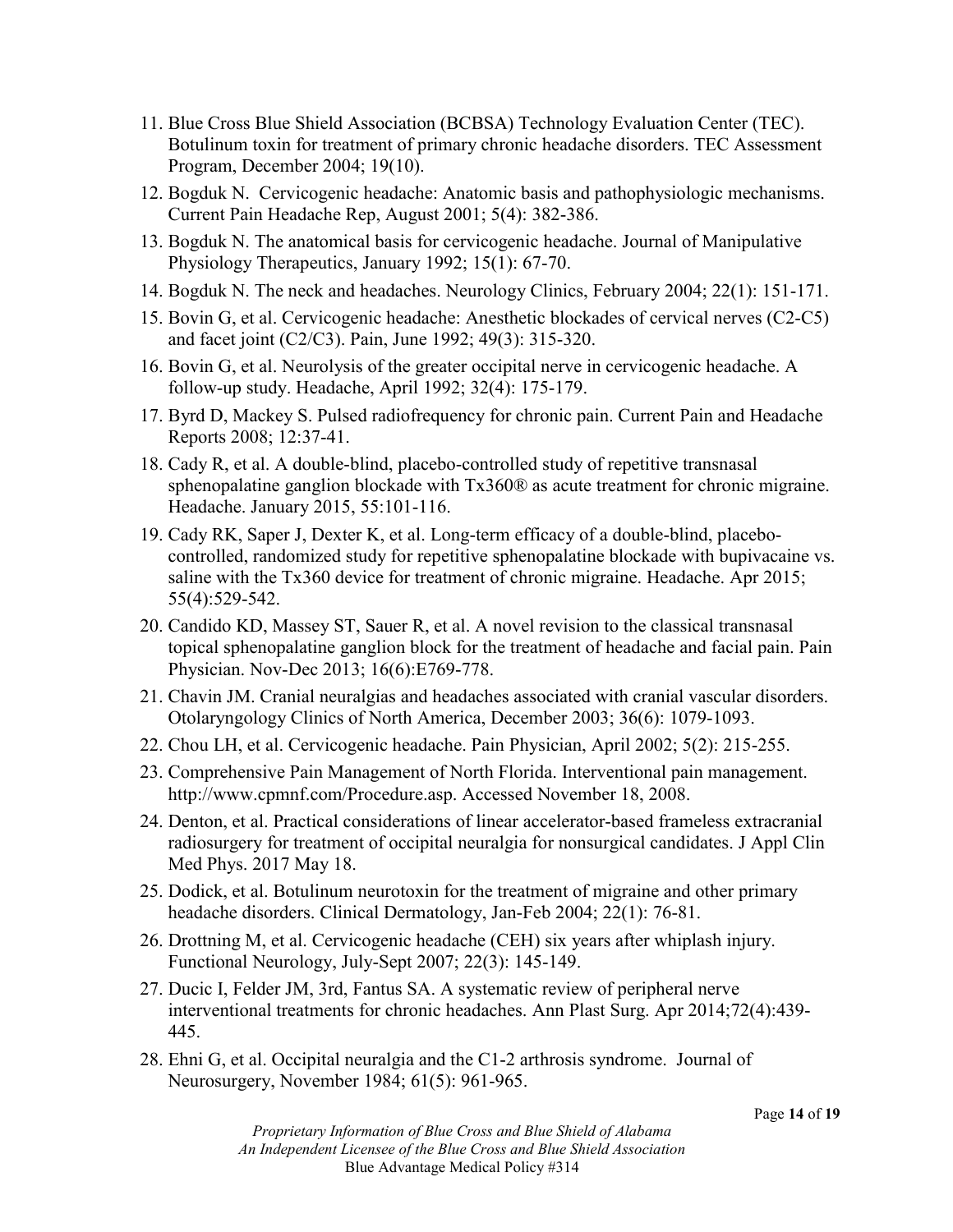- 29. Evans RW. Post-traumatic headaches. Neurology Clinics, February 2004; 22(1): 237- 249.
- 30. Evers S. Botulinum toxin and the management of chronic headaches. Current Opinions Otolaryngology Head and Neck Surgery, June 2004; 12(3): 197-203.
- 31. Evers S. Status on the use of botulinum toxin for headache disorders. Current Opinion Neurology, June 2006; 19(3): 310-315.
- 32. Felisati G, Arnone F, Lozza P, et al. Sphenopalatine endoscopic ganglion block: a revision of a traditional technique for cluster headache. Laryngoscope. Aug 2006; 116(8):1447-1450.
- 33. Freund BJ, et al. Treatment of chronic cervical-associated headache with botulinum toxin A: A pilot study. Headache, March 2000; 40(3): 231-236.
- 34. Freund BJ. Use of botulinum toxin in chronic whiplash-associated disorder. Clinical Journal Pain, November 2002; 18 (6 Suppl): S163-S168.
- 35. Gille D, et al. Surgical treatment of greater occipital neuralgia by neurolysis of the greater occipital nerve and sectioning of the inferior oblique muscle. Spine, April 2004; 29(7): 828-832.
- 36. Grandhi RK, Kaye AD, Abd-Elsayed A. Systematic review of radiofrequency ablation and pulsed radiofrequency for management of cervicogenic headaches. Curr Pain Headache Rep. Feb 23 2018; 22(3):18.
- 37. Haldeman S. Cervicogenic headaches: A critical review. Spine Journal, January 2001;  $1(1):$  31-46.
- 38. Haspeslagh SR, et al. Randomised controlled trial of cervical radiofrequency lesions as a treatment for cervicogenic headache. BMC Anesthesiology, February 2006; 16: 6(1).
- 39. Headache Classification Subcommittee of the International Headache Society (IHS). The international classification of headache disorders, 2nd edition. Cephalgia 2004; 24: 115- 116, 126-129.
- 40. Higa S. [Migraine and nerve block]. Nippon Rinsho 2001; 59(9): 1717-1721.
- 41. Inan N, et al. Cervicogenic headache: Pathophysiology, diagnostic criteria, and treatment. Agri, October 2005; 17(4): 23-30.
- 42. Inan N, et al. C2/C3 nerve blocks and greater occipital nerve block in cervicogenic headache treatment. Functional Neurology, July-Sept 2001; 16(3): 239-243.
- 43. International Association for the Study of Pain (IASP). Epidemiology of Headache. 2011; www.iasppain.org/files/Content/ContentFolders/GlobalYearAgainstPain2/HeadacheFactSheets/1- Epidemiology.pdf. Accessed April 10, 2017.
- 44. The International Classification of Headache Disorders, 3rd edition (beta version). Cephalalgia. Jul 2013; 33(9):629-808.
- 45. The MiRx™ Protocol www.mirxprotocol.com/. Accessed April 14, 2017.
- 46. Jansen J, et al. Cervicogenic headache: Long-term prognosis after neck surgery. Acta Neurology Scandinavia, March 2007; 115(3): 185-191.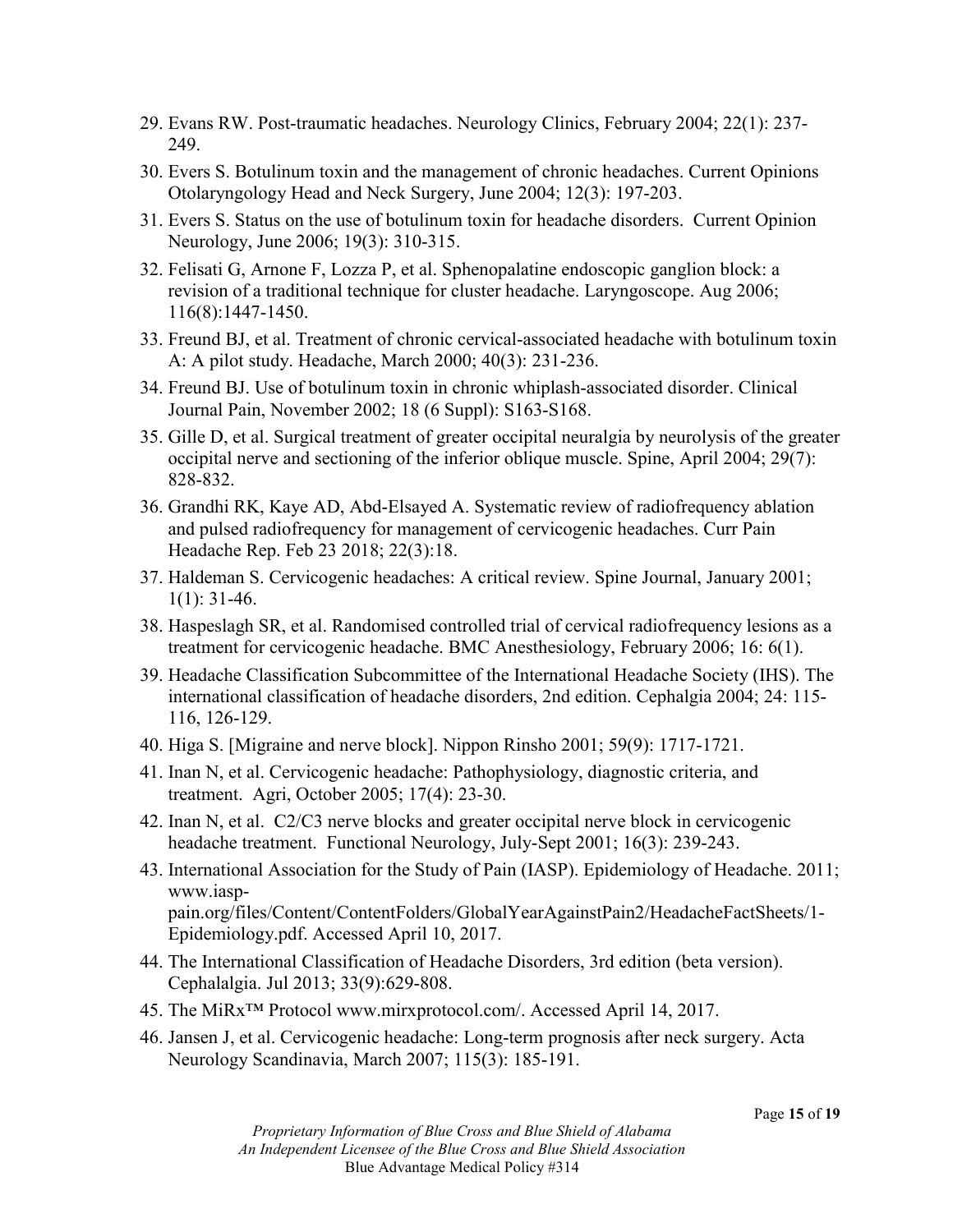- 47. Jansen J. Surgical treatment of non-responsive cervicogenic headache. Clinical Experience Rheumatology, March-April 2000; 18(2 Suppl 19); S67-S70.
- 48. Jensen S. Neck related causes of headache. Australian Family Physician, August 2005; 34(8): 635-639.
- 49. Johnstone CS, et al. Occipital nerve stimulation for the treatment of occipital neuralgia-8 case studies. Pain Medicine, September 2006; 7(5): 467.
- 50. Jull GA, et al. Predictors of responsiveness to physiotherapy management of cervicogenic headache. Cephalgia, February 2005; 25(2): 101-108.
- 51. Kapoor V, et al. Refractory occipital neuralgia: Preoperative assessment with CT-guided nerve block prior to dorsal cervical rhizotomy. AJNR, November-December 2003; 24(10): 2105-2110.
- 52. Kapural L, et al. Botulinum toxin occipital nerve block for the treatment of severe occipital neuralgia: A case series. Pain Practice, December 2007; 7(4): 337-340.
- 53. Kapural L, et al. Occipital nerve electrical stimulation via the midline approach and subcutaneous surgical leads for treatment of severe occipital neuralgia: A pilot study. Anesthesia Analgesia, July 2005; 101(1): 171-174.
- 54. Kastler B, Michalakis D, et al. [Stellate ganglion radiofrequency neurolysis under CT guidance. Preliminary study]. JBR-BTR 2001; 84(5): 191-194.
- 55. Mariana de Silva, Jr H, et al. Cervicogenic headache. Current Pain Headache Rep, August 2006; 10(4): 306-311.
- 56. Martelletti P, et al. Cervicogenic headache: Practical approaches to therapy. CNS Drugs 2004; 18(12): 793-805.
- 57. Mellick GA, et al. Regional head and face pain relief following lower cervical intramuscular anesthetic injection. Headache, November-December 2003; 43(10): 1109- 1111.
- 58. Naja ZM, et al. Occipital nerve blockade for cervicogenic headache: A double-blind randomized controlled clinical trial. Pain Practice, June 2006; 6(2): 89-95.
- 59. Naja ZM, et al. Repetitive occipital nerve blockade for cervicogenic headache: Expanded case report of 47 adults. Pain Practice, December 2006; 6(4): 278-284.
- 60. Nilsson N. The prevalence of cervicogenic headache in a random population sample of 20–59 year olds. Spine (Phila Pa 1976), 1995. 20(17): p. 1884–8.
- 61. Numa W, et al. Classification of headache and facial pain. Otolaryngology Clinics of North America, December 2003; 36(6): 1055-1062.
- 62. Padberg M, et al. Treatment of chronic tension-type headache with botulinum toxin: A double-blind, placebo-controlled clinical trial. Cephalgia, August 2004; 24(8): 675-680.
- 63. Pipolo C, Bussone G, Leone M, et al. Sphenopalatine endoscopic ganglion block in cluster headache: a reevaluation of the procedure after 5 years. Neurol Sci. Jun 2010; 31 Suppl 1:S197-199.
- 64. Robbins MS, Starling AJ, Pringsheim TM, et al. Treatment of Cluster Headache: The American Headache Society Evidence-Based Guidelines. Headache. Jul 2016; 56(7): 1093-106.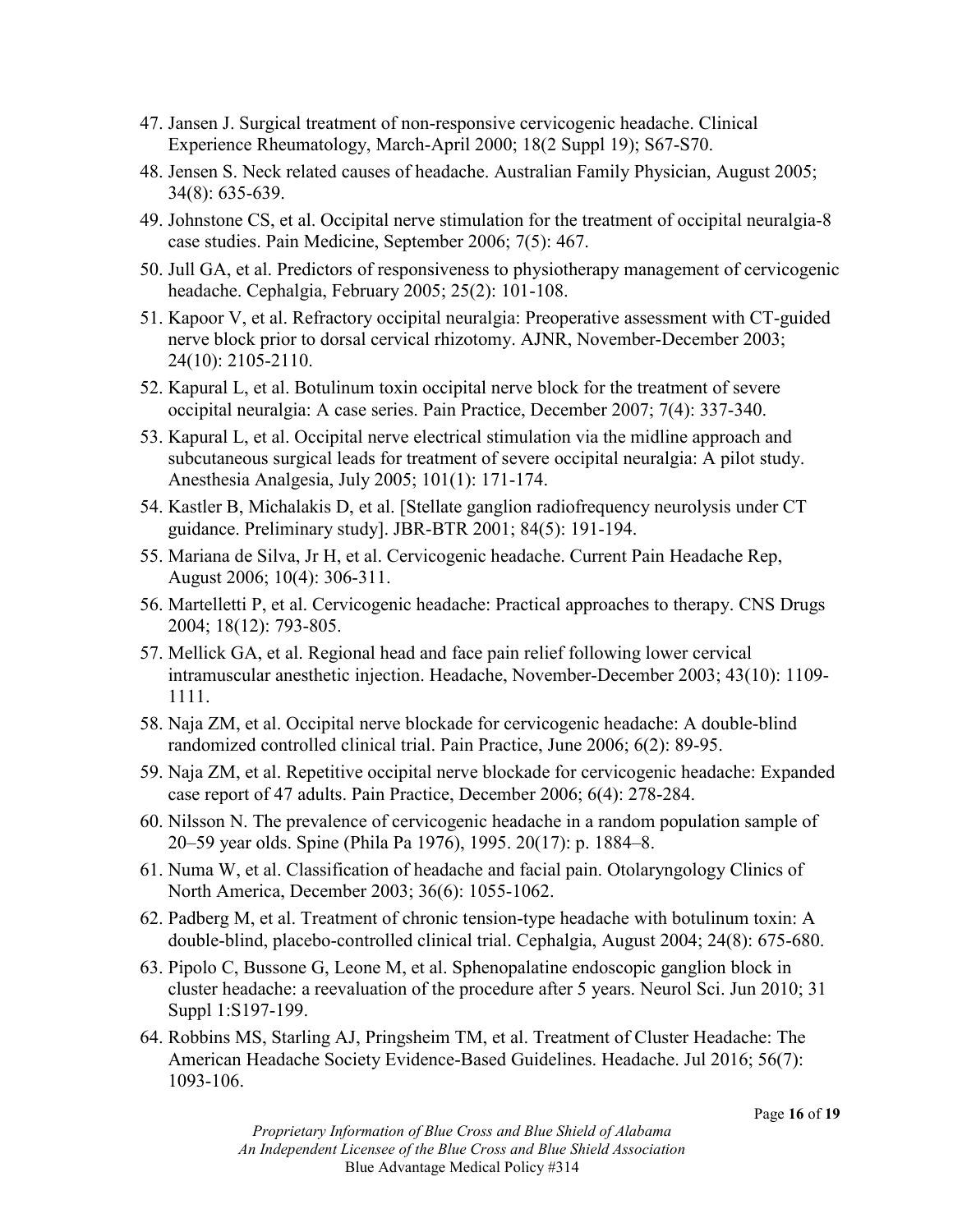- 65. Schaffer JT, Hunter BR, Ball KM, et al. Noninvasive sphenopalatine ganglion block for acute headache in the emergency department: a randomized placebo-controlled trial. Ann Emerg Med. May 2015; 65(5):503-510.
- 66. Schwedt TJ, et al. Occipital nerve stimulation for chronic headache long-term safety and efficacy. Cephalgia, February 2007; 27(2): 153-157.
- 67. Sharma RR, et al. Current status of peripheral neurectomy for occipital neuralgia. Neurosurgery Quarterly, December 2005; 15(4): 232-238.
- 68. Siccoli MM, et al. Facial pain: Clinical differential diagnosis. Lancet Neurology 2006; 5: 257-267.
- 69. Silberstein SD. Practice parameter: evidence-based guidelines for migraine headache (an evidence-based review): report of the Quality Standards Subcommittee of the American Academy of Neurology. Neurology. Sep 26 2000;55(6):754-762.
- 70. Silverman, SB. Cervicogenic headache: Interventional, anesthetic, and ablative treatment. Current Pain Headache Rep, August 2002; 6(4): 308-314.
- 71. Singh A, Soares WE. Management strategies for acute headache in the emergency department. Emerg Med Pract. Jun 2012; 14(6):1-23; quiz 23-24.
- 72. Sjaastad et al. Cervicogenic Headaches: An Evidence Led Approach to Clinical Management. Physical Therapy, September 2011; 6 (4): 254.
- 73. Sjaastad O, et al. Prevalence of cervicogenic headache: Vaga study of headache epidemiology. Acta Neurology Scandinavia, November 2007.
- 74. Slavin KV, et al. Peripheral neurostimulation for treatment of intractable occipital neuralgia. Neurosurgery, January 2006; 58(1): 112-119.
- 75. Slavin KV, et al. Trigeminal and occipital peripheral nerve stimulation for craniofacial pain: A single-institution experience and review of the literature. Neurosurgery Focus 2006; 21(6).
- 76. Staats PS and Patel Nilesh. Pain management in the head and neck patient. Cummings Otolaryngology Head and Neck Surgery, 4th edition, Chapter 17. Published by Elsevier.
- 77. Stovner LJ, et al. Radiofrequency denervation of facet joints C2-C6 in cervicogenic headache: A randomized, double-blind, sham-controlled study. Cephalgia, October 2004; 24(10): 821-830.
- 78. Taylor F, Swanson J, Dashe J. Tension-type headache in adults: Pathophysiology, clinical features, and diagnosis. Up To Date September 2018. www.uptodate.com/contents/tension-type-headache-in-adults-pathophysiology-clinicalfeatures-and diagnosis?search=tension%20type%20headache%20symptoms&source=search\_result&s electedTitle=1~103&usage\_type=default&display\_rank=1#references. Accessed October 17, 2018.
- 79. The International Classification of Headache Disorders: 2nd edition. Cephalalgia. 2004; 24 Suppl 1:9-160.
- 80. van Suijlekom JA, et al. Cervicogenic headache: Techniques of diagnostic nerve blocks. Clinical Exp Rheumatology, March-April 2000; 18(2 Suppl 19): S39-S44.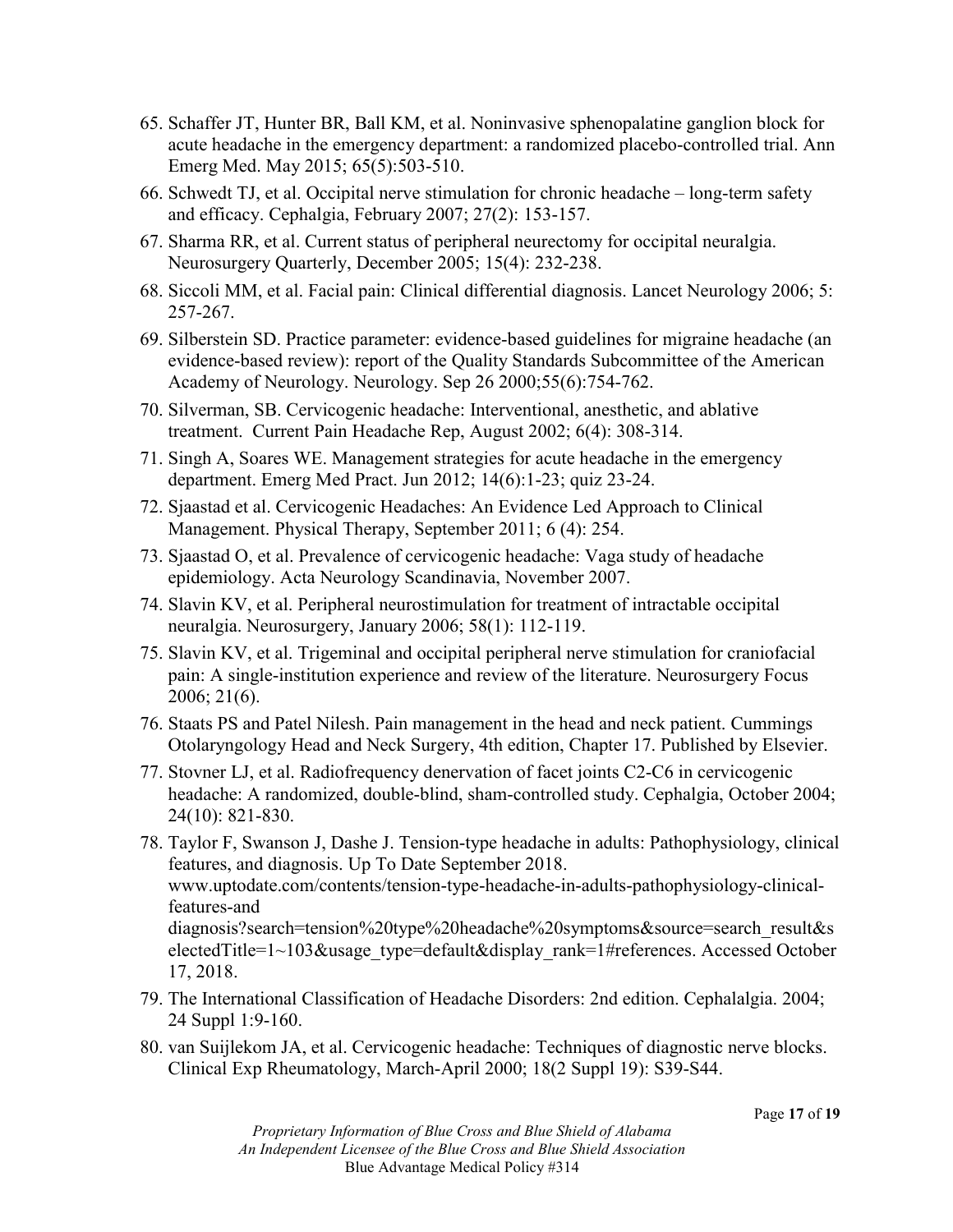- 81. van Suijlekom HA, et al. Radiofrequency cervical zygapophyseal joint neurotomy for cervicogenic headache: A prospective study of 15 patients. Functional Neurology, October-December 1998; 13(4): 297-303.
- 82. Voigt CL, Murphy MO. Occipital nerve blocks in the treatment of headaches: safety and efficacy. J Emerg Med. 2015 Jan; 48(1):115-29.
- 83. Weiner RL. Occipital neurostimulation for treatment of intractable headache syndromes. Acta Neurochir Suppl 2007; 97(Pt1): 129-133.
- 84. Weiner RL, et al. Peripheral neurostimulation for control of intractable occipital neuralgia. Neuromodulation, July 1999; 2(3): 217-229.
- 85. Yi X, et al. Cervicogenic headache in patients with presumed migraine: Missed diagnosis or misdiagnosis? The Journal of Pain, October 2005; 6(10): 700-703.

## **POLICY HISTORY:**

Adopted for Blue Advantage, January 2008 Available for comment February 21-April 4, 2008 Medical Policy Group, August 2008 Available for comment August 28-October 12, 2008 Medical Policy Group, December 2008 Available for comment February 17-April 2, 2009 Medical Policy Group, August 2010 Available for comment September 4-October 18, 2010 Medical Policy Group, October 2010 Medical Policy Group, August 2010 Medical Policy Group, December 2011 Medical Policy Group, December 2012 Medical Policy Group, March 2013 Medical Policy Group, June 2013 Medical Policy Group, May 2014 Medical Policy Group, June 2015 Available for comment June 28 through August 11, 2016 Medical Policy Group, May 2017 Medical Policy Group, October 2017 Medical Policy Group, December 2017 Medical Policy Group, February 2018 Medical Policy Group, October 2018 Medical Policy Group, December 2018 Medical Policy Group, November 2019 Medical Policy Group, December 2020 Medical Policy Group, November 2021

*This medical policy is not an authorization, certification, explanation of benefits, or a contract. Eligibility and benefits are determined on a case-by-case basis according to the terms of the member's plan in effect as of the date services are rendered. All medical policies are based on (i) research of current medical literature and (ii) review of common medical practices in the treatment and diagnosis of disease as of the date hereof. Physicians and other*

*Proprietary Information of Blue Cross and Blue Shield of Alabama An Independent Licensee of the Blue Cross and Blue Shield Association* Blue Advantage Medical Policy #314